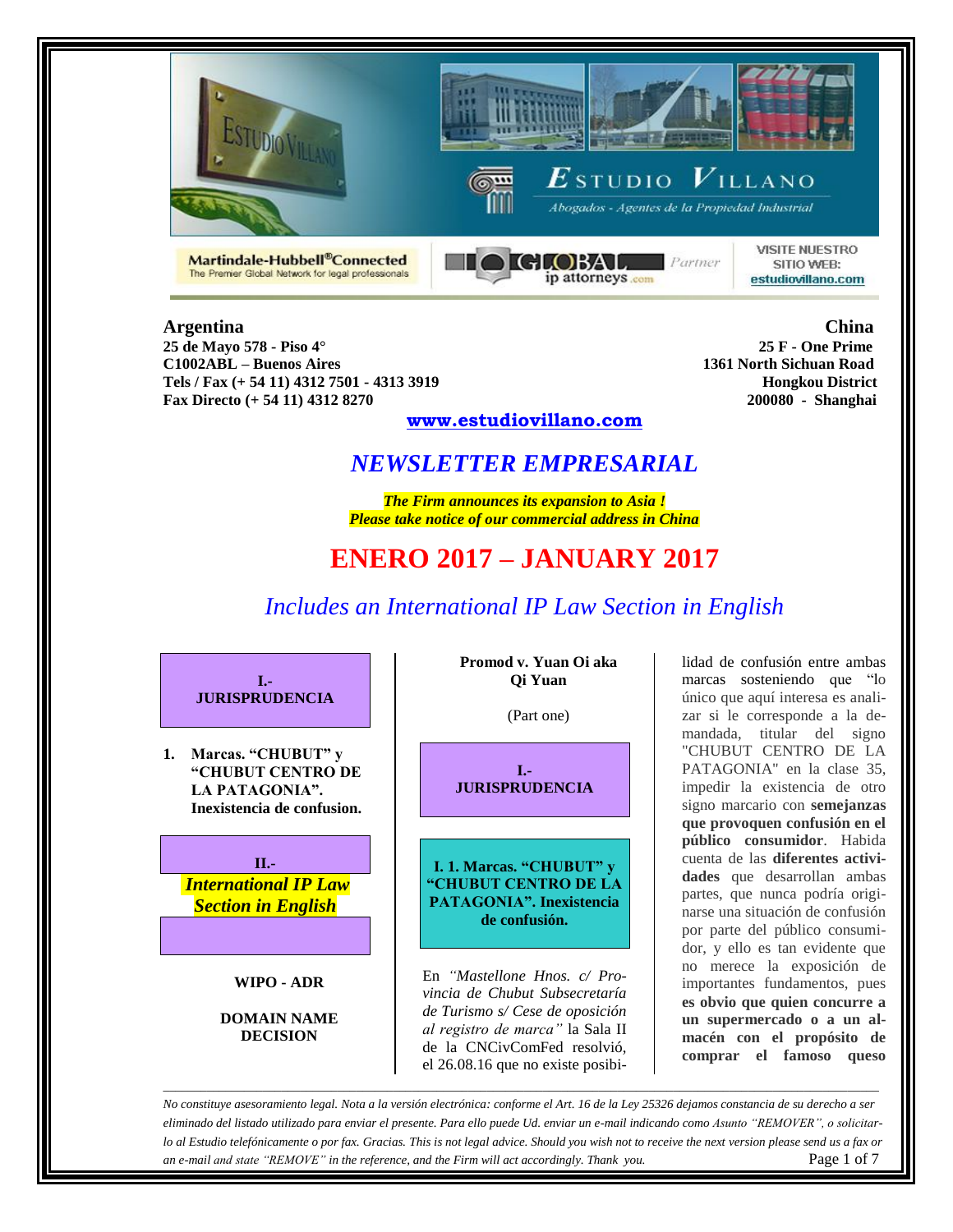



**GLOBAL** Partner

ip attorneys com



 $\boldsymbol{E}$ studio  $\boldsymbol{V}$ illano

Abogados - Agentes de la Propiedad Industrial

**VISITE NUESTRO** SITIO WEB: estudiovillano.com

**25 de Mayo 578 - Piso 4° 25 F - One Prime C1002ABL – Buenos Aires Tels / Fax (+ 54 11) 4312 7501 - 4313 3919 Hongkou District Fax Directo (+ 54 11) 4312 8270 200080 - Shanghai**

Martindale-Hubbell®Connected

The Premier Global Network for legal professionals

**Argentina China**

## **www.estudiovillano.com**

# *NEWSLETTER EMPRESARIAL*

*The Firm announces its expansion to Asia ! Please take notice of our commercial address in China*

# **ENERO 2017 – JANUARY 2017**

# *Includes an International IP Law Section in English*

**"CHUBUT" no encontrará folletos referentes a la promoción de turismo regional** que despliega la provincia demandada, y aunque aconteciera tal extremo, no existe posibilidad de error alguno". Fuente: [www.eldial.com.ar](http://www.eldial.com.ar/)



**WIPO Arbitration and** 

**Mediation Center**

### **ADMINISTRATIVE PANEL DECISION**

**Promod v. Yuan Qi aka Qi Yuan**

### **(Part One)**

### **1. The Parties**

The Complainant is Promod of Marcq-en-Baroeul, France, represented by Dreyfus & associés, France.

The Respondent is Yuan Qi aka Qi Yuan of Guangdong, China.

### **2. The Domain Name and Registrar**

The disputed domain name <promod.pw> is registered with Chengdu West Dimension Digital Technology Co., Ltd. (the "Registrar").

3. Procedural History

The Complaint was filed in English with the WIPO Arbitration and Mediation Center (the "Center") on October 13, 2016. On October 13, 2016, the Center transmitted by email to the Registrar a request for registrar verification in connection with the disputed domain name. On October 14, 2016, the Registrar transmitted by email to the Center its verification response confirming that the Respondent is listed as the registrant and providing the contact details.

*No constituye asesoramiento legal. Nota a la versión electrónica: conforme el Art. 16 de la Ley 25326 dejamos constancia de su derecho a ser eliminado del listado utilizado para enviar el presente. Para ello puede Ud. enviar un e-mail indicando como Asunto "REMOVER", o solicitarlo al Estudio telefónicamente o por fax. Gracias. This is not legal advice. Should you wish not to receive the next version please send us a fax or an e-mail and state "REMOVE" in the reference, and the Firm will act accordingly. Thank you.* Page 2 of 7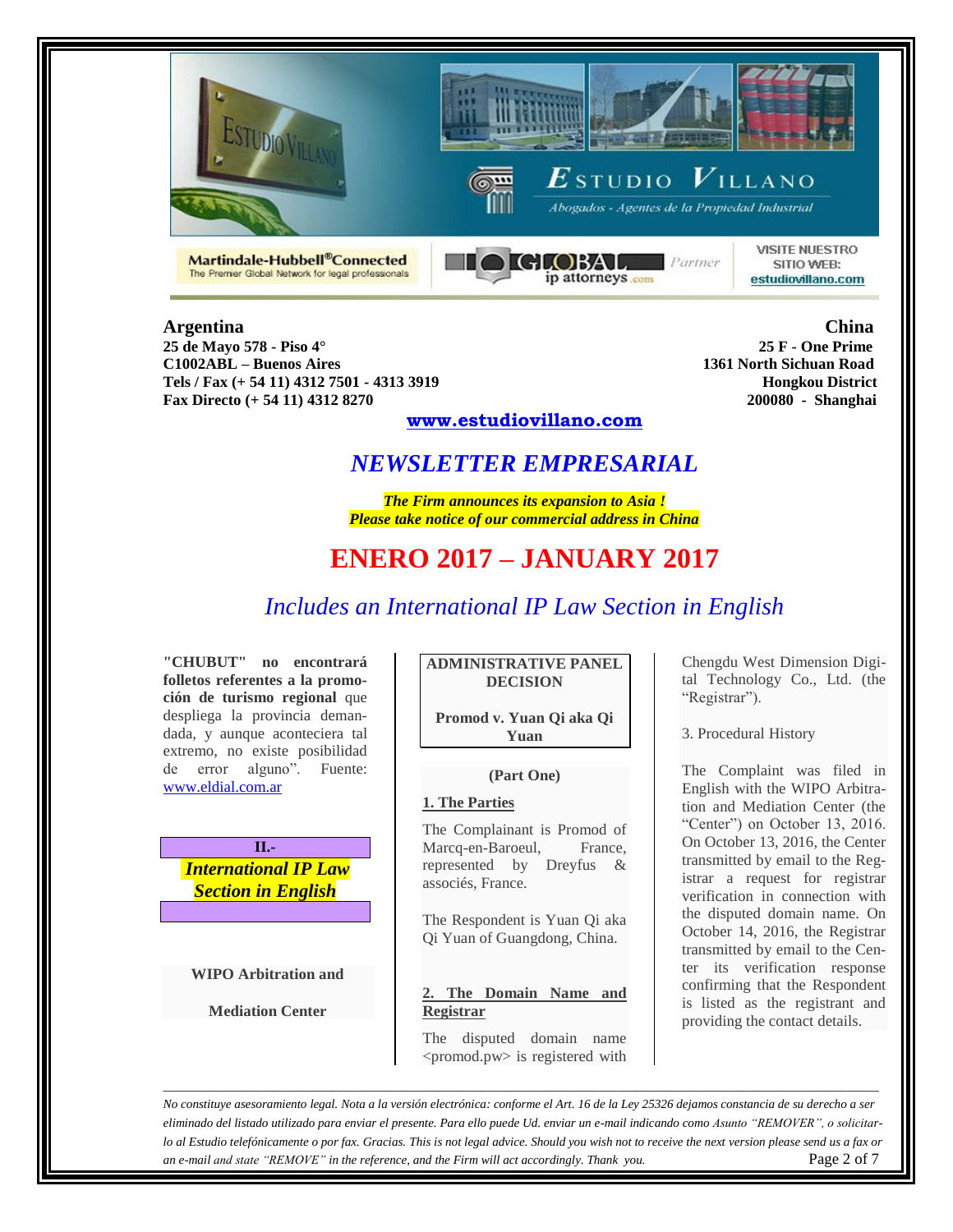





Martindale-Hubbell®Connected The Premier Global Network for legal professionals



**VISITE NUESTRO** SITIO WEB: estudiovillano.com

**25 de Mayo 578 - Piso 4° 25 F - One Prime C1002ABL – Buenos Aires 1361 North Sichuan Road Tels / Fax (+ 54 11) 4312 7501 - 4313 3919 Hongkou District Fax Directo (+ 54 11) 4312 8270 200080 - Shanghai**

**Argentina China**

## **www.estudiovillano.com**

## *NEWSLETTER EMPRESARIAL*

*The Firm announces its expansion to Asia ! Please take notice of our commercial address in China*

# **ENERO 2017 – JANUARY 2017**

## *Includes an International IP Law Section in English*

October 18, 2016, the Center sent an email communication to the Parties in both Chinese and English. On the same day, the Complainant confirmed its request that English be the language of the proceeding. The Respondent did not comment on the language of the proceeding by the specified due date. The Center verified that the Complaint satisfied the formal requirements of the Uniform Domain Name Dispute Resolution Policy (the "Policy" or "UDRP"), the Rules for Uniform Domain Name Dispute Resolution Policy (the "Rules"), and the WIPO Supplemental Rules for Uniform Domain Name Dispute Resolution Policy (the "Supplemental Rules").

In accordance with the Rules, paragraphs 2 and 4, the Center formally notified the Respondent in both Chinese and English of the Complaint, and the proceedings commenced on October 24, 2016. In accordance with the Rules, paragraph 5, the due date for Response was November 13, 2016. The Respondent did not submit any response. Accordingly, the Center notified the Respondent's default on November 14, 2016. The Center appointed Kimberley Chen Nobles as the sole panelist in this matter on November 21, 2016. The Panel finds that it was properly constituted. The Panel has submitted the Statement of Acceptance and Declaration of Impartiality and Independence, as required by the

Center to ensure compliance with the Rules, paragraph 7.

4. Factual Background

The Complainant, founded as a fashion boutique in 1975, is now one of France's largest fashion store chains and owns more than 900 retail outlets in about 40 countries. The Complainant has more than 5,000 employees around the world. The Complainant owns the trademark PROMOD for use in connection with women's clothing, women's shoes, jewelry, and accessories. The Complainant owns International Trademark Registration Nos. 623483 (dated August 31, 1994 and covering goods in Class 9) and 597138 (dated February 8, 1993 and

*No constituye asesoramiento legal. Nota a la versión electrónica: conforme el Art. 16 de la Ley 25326 dejamos constancia de su derecho a ser eliminado del listado utilizado para enviar el presente. Para ello puede Ud. enviar un e-mail indicando como Asunto "REMOVER", o solicitarlo al Estudio telefónicamente o por fax. Gracias. This is not legal advice. Should you wish not to receive the next version please send us a fax or an e-mail and state "REMOVE" in the reference, and the Firm will act accordingly. Thank you.* Page 3 of 7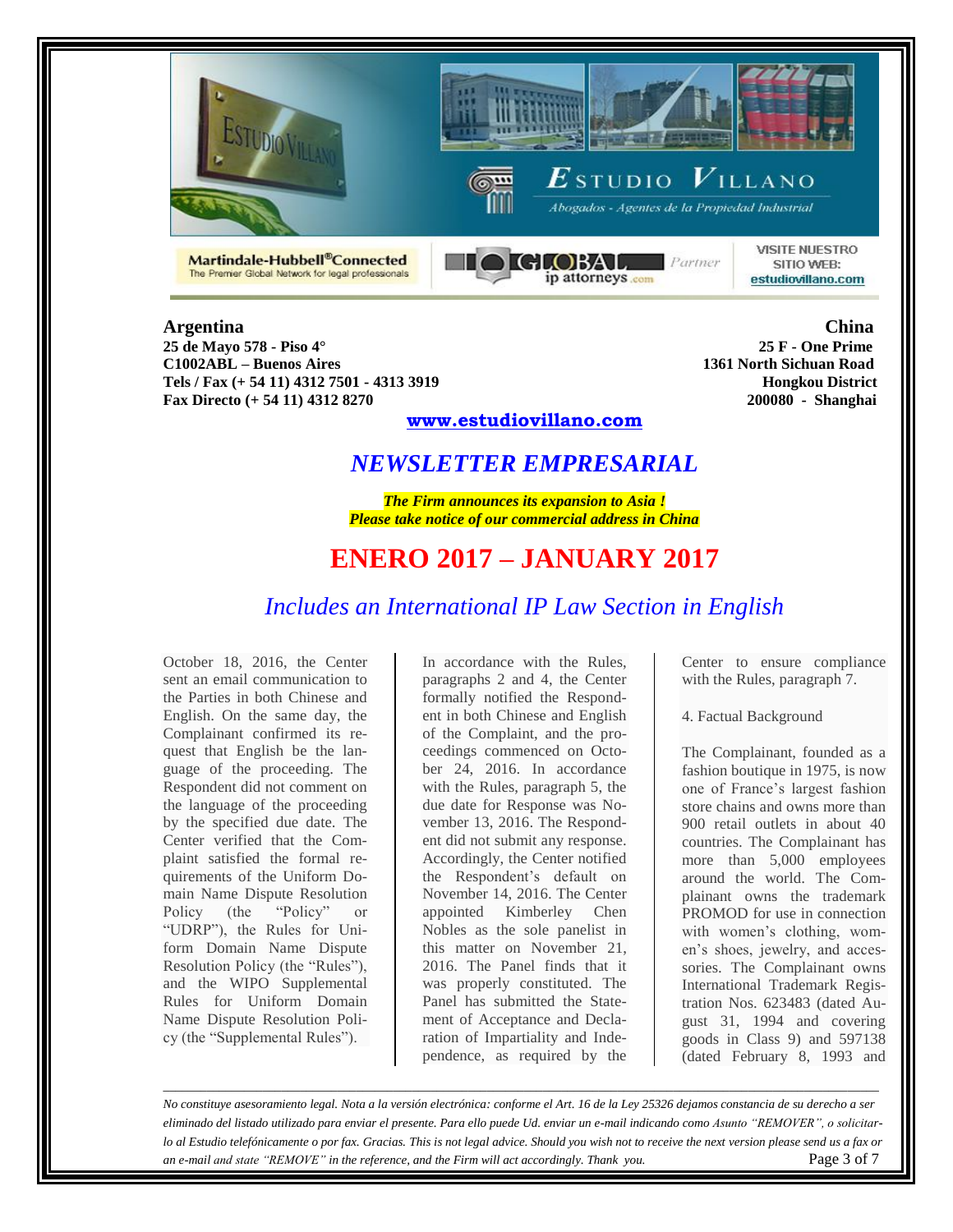





Martindale-Hubbell®Connected The Premier Global Network for legal professionals



**VISITE NUESTRO** SITIO WEB: estudiovillano.com

**25 de Mayo 578 - Piso 4° 25 F - One Prime C1002ABL – Buenos Aires 1361 North Sichuan Road Tels / Fax (+ 54 11) 4312 7501 - 4313 3919 Hongkou District Fax Directo (+ 54 11) 4312 8270 200080 - Shanghai**

**Argentina China**

## **www.estudiovillano.com**

# *NEWSLETTER EMPRESARIAL*

*The Firm announces its expansion to Asia ! Please take notice of our commercial address in China*

# **ENERO 2017 – JANUARY 2017**

# *Includes an International IP Law Section in English*

covering goods in Classes 24, 25, and 26) for the PROMOD mark, both of which are protected in several jurisdictions, including China. The Complainant registered the domain names <promod.fr> and <promod.com> in 1996 and uses them to promote its PROMOD trademark and to promote its goods and services. The Respondent registered the disputed domain name on March 1, 2016. The disputed domain name resolves to a website featuring the name "Marques boutique" and advertising fashion brands such as Ralph Lauren, Ray-Ban, Moncler, and Christian Louboutin. The website features links that direct Internet users to third-party retail outlet websites

purporting to sell such branded goods. The Respondent's website includes English and French words as do the third-party websites. The Complainant made efforts to resolve the dispute prior to filing the Complaint. The Complainant sent a cease-and-desist letter to the Respondent via registered letter and email, requesting that the Respondent cease use of the disputed domain name and transfer the same to the Complainant. The Respondent did not reply.

### **5. Parties' Contentions**

### **A. Complainant**

The Complainant states that the disputed domain name is identical or confusingly similar to the Complainant's mark. The Complainant and its PROMOD mark enjoy a worldwide reputation. The disputed domain name reproduces the PROMOD mark exactly. The country code Top-Level Domain ("ccTLD") ".pw" does not affect the likelihood of confusion and should not be considered. See, *e.g*., *L'Oréal S.A. v. Lianfa*, [WIPO](http://www.wipo.int/amc/en/domains/search/text.jsp?case=DPW2014-0003) Case No. [DPW2014-0003;](http://www.wipo.int/amc/en/domains/search/text.jsp?case=DPW2014-0003) *Pirelli & C. S.p.A. v. Gaoxiang*, [WIPO](http://www.wipo.int/amc/en/domains/search/text.jsp?case=DPW2014-0004) Case No. [DPW2014-0004.](http://www.wipo.int/amc/en/domains/search/text.jsp?case=DPW2014-0004) By registering the disputed domain name, the Respondent has created a likelihood of confusion with the Complainant's trademark. Consumers have learned to perceive goods offered under the PROMOD mark as being those of the Complainant.

*No constituye asesoramiento legal. Nota a la versión electrónica: conforme el Art. 16 de la Ley 25326 dejamos constancia de su derecho a ser eliminado del listado utilizado para enviar el presente. Para ello puede Ud. enviar un e-mail indicando como Asunto "REMOVER", o solicitarlo al Estudio telefónicamente o por fax. Gracias. This is not legal advice. Should you wish not to receive the next version please send us a fax or an e-mail and state "REMOVE" in the reference, and the Firm will act accordingly. Thank you.* Page 4 of 7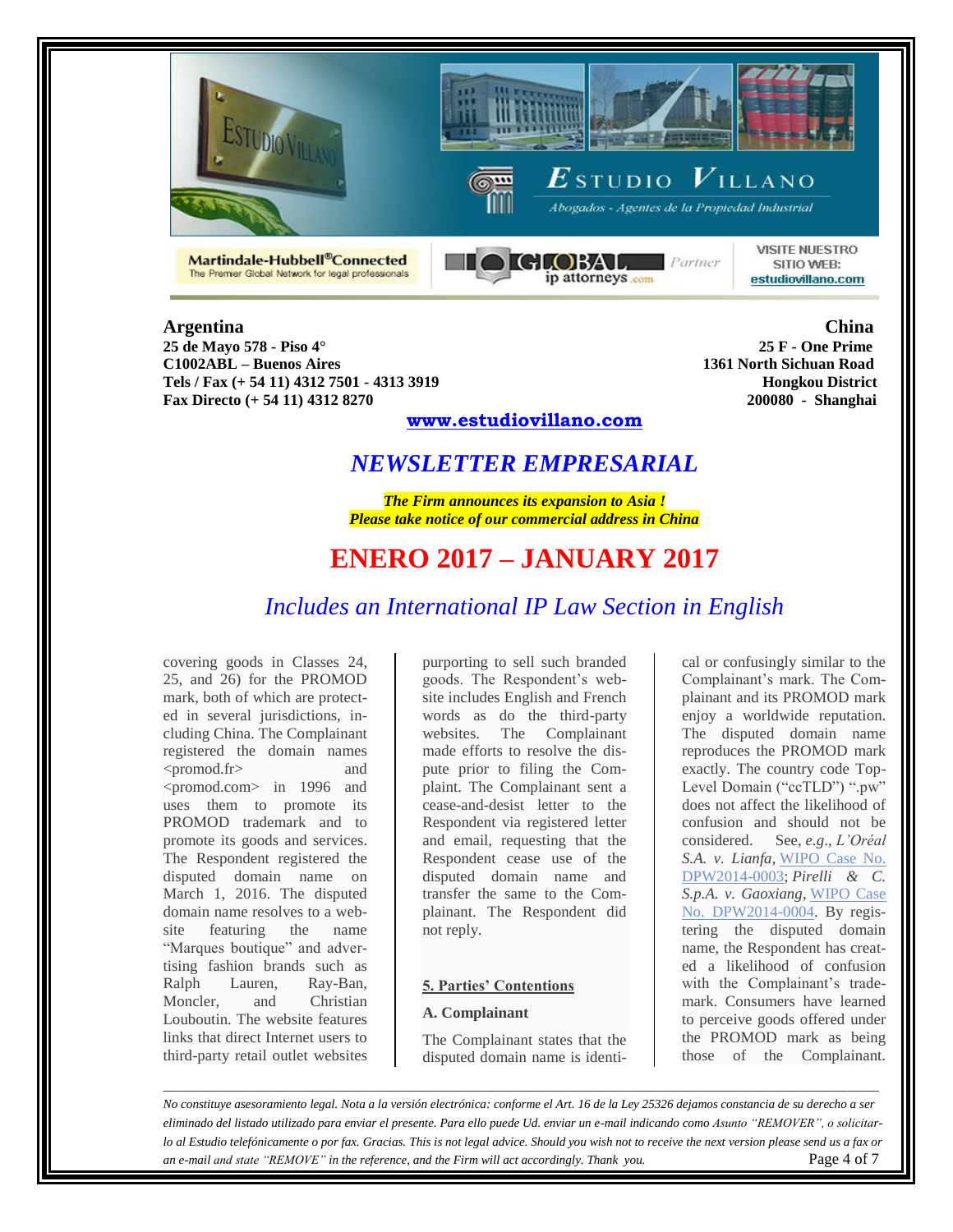





Martindale-Hubbell®Connected The Premier Global Network for legal professionals



**VISITE NUESTRO** SITIO WEB: estudiovillano.com

### **Argentina China 25 de Mayo 578 - Piso 4° 25 F - One Prime C1002ABL – Buenos Aires Tels / Fax (+ 54 11) 4312 7501 - 4313 3919 Hongkou District**

**Fax Directo (+ 54 11) 4312 8270 200080 - Shanghai**

## **www.estudiovillano.com**

# *NEWSLETTER EMPRESARIAL*

*The Firm announces its expansion to Asia ! Please take notice of our commercial address in China*

# **ENERO 2017 – JANUARY 2017**

# *Includes an International IP Law Section in English*

Therefore, it is likely that the public would assume that the disputed domain name would be owned by or somehow associated with the Complainant. The Respondent has no rights or legitimate interests in respect of the disputed domain name. The Respondent is not affiliated with the Complainant nor has the Complainant authorized the Respondent to use the PROMOD trademark or to register any domain name including the PROMOD trademark. The Respondent does not have prior rights in the PROMOD mark. The Complainant's registrations for the PROMOD mark precede the registration of the disputed domain name for many years. Additionally, the disputed domain name is so similar to the

famous PROMOD trademark that the Respondent cannot reasonably pretend that he intended to conduct legitimate activity through the disputed domain name. The Respondent has not made any reasonable and demonstrable preparations to use the disputed domain name in connection with a *bona fide* offering of goods or services nor has the Respondent shown any intention to make noncommercial fair use of the disputed domain name. Instead, the Respondent uses the disputed domain name to operate a website under the name "Marques boutique" that displays clothes and accessories of various renowned brands. A click on the images displayed on the website directs Internet users

to different websites that commercialize the clothes and accessories, and such goods appear to be counterfeits. Additionally, the Respondent did not respond to the Complainant's letter requesting that the Respondent cease use of the disputed domain name and to transfer it to the Complainant. Because the Respondent did not avail himself of the right to respond to the Complainant, the Complainant argues that it can be assumed that the Respondent has no rights of legitimate interest in the disputed domain name. See, *e.g*., *Nordstrom, Inc. and NIHC, Inc. v. Inkyu Kim*, WIPO Case No. [D2003-](http://www.wipo.int/amc/en/domains/decisions/html/2003/d2003-0269.html) [0269.](http://www.wipo.int/amc/en/domains/decisions/html/2003/d2003-0269.html) The disputed domain name was registered and is being used in bad faith. Bad faith

*No constituye asesoramiento legal. Nota a la versión electrónica: conforme el Art. 16 de la Ley 25326 dejamos constancia de su derecho a ser eliminado del listado utilizado para enviar el presente. Para ello puede Ud. enviar un e-mail indicando como Asunto "REMOVER", o solicitarlo al Estudio telefónicamente o por fax. Gracias. This is not legal advice. Should you wish not to receive the next version please send us a fax or an e-mail and state "REMOVE" in the reference, and the Firm will act accordingly. Thank you.* Page 5 of 7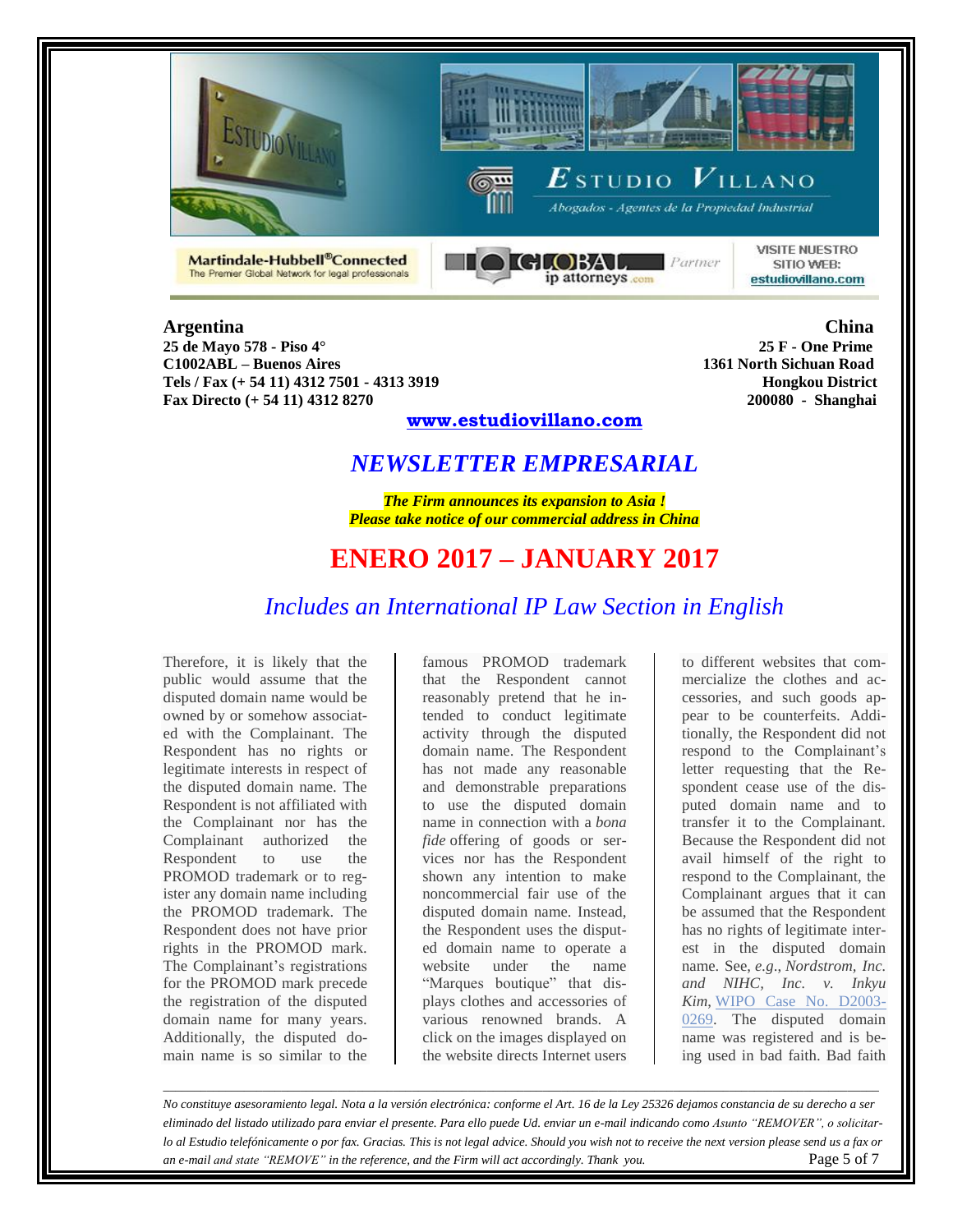





**GLOBAL** Partner ip attorneys com

**VISITE NUESTRO** SITIO WEB: estudiovillano.com

**25 de Mayo 578 - Piso 4° 25 F - One Prime C1002ABL – Buenos Aires Tels / Fax (+ 54 11) 4312 7501 - 4313 3919 Hongkou District Fax Directo (+ 54 11) 4312 8270 200080 - Shanghai**

Martindale-Hubbell®Connected

The Premier Global Network for legal professionals

**Argentina China**

## **www.estudiovillano.com**

# *NEWSLETTER EMPRESARIAL*

*The Firm announces its expansion to Asia ! Please take notice of our commercial address in China*

# **ENERO 2017 – JANUARY 2017**

# *Includes an International IP Law Section in English*

registration can be found where the Respondent knew or should have known of the Complainant's trademark rights and, nevertheless, registered a domain name in which he has no rights or legitimate interest. *Research In Motion Limited v. Privacy Locked LLC/Nat Collicot*, [WIPO](http://www.wipo.int/amc/en/domains/decisions/html/2009/d2009-0320.html) Case No. [D2009-0320;](http://www.wipo.int/amc/en/domains/decisions/html/2009/d2009-0320.html) *The Gap, Inc. v. Deng Youqian*, [WIPO](http://www.wipo.int/amc/en/domains/decisions/html/2009/d2009-0113.html) Case No. [D2009-0113.](http://www.wipo.int/amc/en/domains/decisions/html/2009/d2009-0113.html) It is implausible that the Respondent was unaware of the Complainant when he registered the disputed domain name. Given the reputation of the PROMOD trademark, registration in bad faith can be inferred. Additionally, the disputed domain name reproduces the PROMOD mark exactly and it resolves to a website commercializing exactly the same products as the Complainant, indicating that the Respondent was aware of the Complainant. Moreover, it is a domain name registrant's obligation to verify that the registration of the domain name would not infringe the rights of a third party. In this case, a quick trademark search for the PROMOD mark would have revealed to the Respondent the existence of the Complainant and its trademark. That the Respondent failed to do so is a contributing factor to his bad faith registration. *LANCOME PARFUMS ET BEAUTE & CIE, L'OREAL v. 10 Selling*, [WIPO](http://www.wipo.int/amc/en/domains/decisions/html/2008/d2008-0226.html) Case No. [D2008-0226.](http://www.wipo.int/amc/en/domains/decisions/html/2008/d2008-0226.html)

Bad faith use can be found based on the following circum-

stances. The Respondent does not have permission from the Complainant to use its trademark and has made no *bona fide* or legitimate use of the disputed domain name. See *Alstom, Bouygues v. Webmaster*, WIPO Case No. [D2008-](http://www.wipo.int/amc/en/domains/decisions/html/2008/d2008-0281.html) [0281;](http://www.wipo.int/amc/en/domains/decisions/html/2008/d2008-0281.html) *Guerlain S.A. v. Peikang*, WIPO Case No. [D2000-](http://www.wipo.int/amc/en/domains/decisions/html/2000/d2000-0055.html) [0055.](http://www.wipo.int/amc/en/domains/decisions/html/2000/d2000-0055.html) The disputed domain name is confusingly similar to the Complainant's trademark, therefore a likelihood of confusion can be presumed and such confusion will inevitably result in Internet traffic being diverted from the Complainant to the Respondent's website. See *MasterCard International Incorporated ("MasterCard") v. Wavepass AS*[,WIPO](http://www.wipo.int/amc/en/domains/search/text.jsp?case=D2012-1765) Case No. [D2012-1765;](http://www.wipo.int/amc/en/domains/search/text.jsp?case=D2012-1765) *Edmunds.com,*

*No constituye asesoramiento legal. Nota a la versión electrónica: conforme el Art. 16 de la Ley 25326 dejamos constancia de su derecho a ser eliminado del listado utilizado para enviar el presente. Para ello puede Ud. enviar un e-mail indicando como Asunto "REMOVER", o solicitarlo al Estudio telefónicamente o por fax. Gracias. This is not legal advice. Should you wish not to receive the next version please send us a fax or an e-mail and state "REMOVE" in the reference, and the Firm will act accordingly. Thank you.* Page 6 of 7